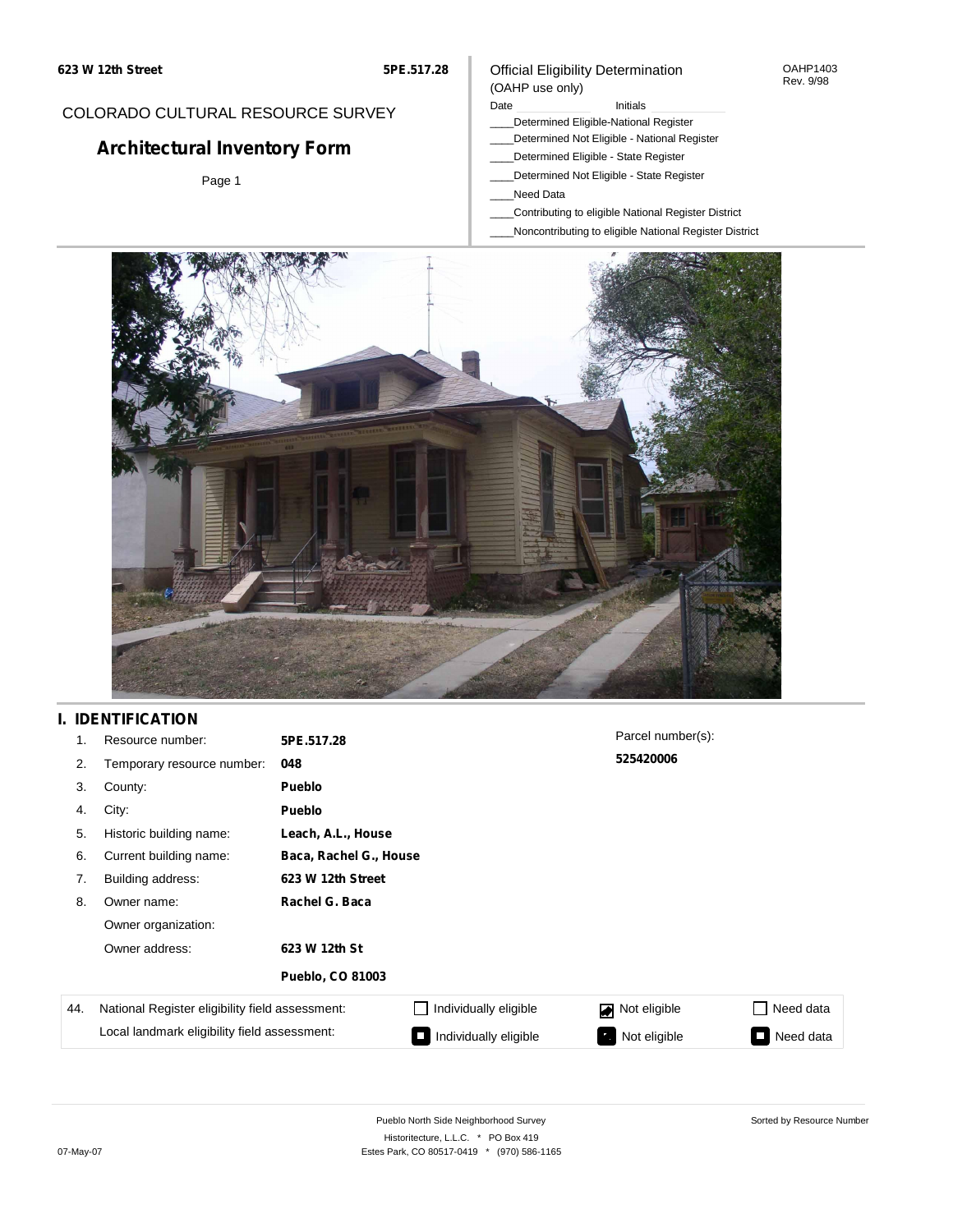Sorted by Resource Number

### **Architectural Inventory Form**

Page 2

#### **II. GEOGRAPHIC INFORMATION**

| 9.  | P.M.<br>6th             | <b>5N</b><br>Township:                                 | 65W<br>Range:             |
|-----|-------------------------|--------------------------------------------------------|---------------------------|
|     | 1/4<br>οf<br><b>NW</b>  | <b>NW</b><br><b>SW</b><br>1/4<br>of<br>1/4<br>SE<br>of | of Section<br>25<br>1/4   |
|     | 10. UTM reference zone: | 13                                                     |                           |
|     | Easting:                | 533647                                                 | Northing:<br>4236544      |
| 11. | USGS quad name:         | <b>Northeast Pueblo</b>                                | Scale:<br>7.5             |
|     | Year:                   | 1961 (Photorevised 1970 and<br>1974)                   |                           |
| 12. | $Lot(s)$ :              | Lot 10; Block 42                                       |                           |
|     | Addition:               | <b>County Addition</b>                                 | Year of addition:<br>1869 |

13. Boundary description and justification:

The parcel, as described above, contains but does not exceed the land historically associated with this property.

Metes and bounds exist:

П

#### **III. ARCHITECTURAL DESCRIPTION**

| 14. | Building plan (footprint, shape):    | <b>Rectangular Plan</b>                  |                       |
|-----|--------------------------------------|------------------------------------------|-----------------------|
|     | Other building plan descriptions:    |                                          |                       |
| 15. | Dimensions in feet (length x width): |                                          |                       |
| 16. | Number of stories:                   | 1                                        |                       |
| 17. | Primary external wall material(s):   | <b>Wood/Horizontal Siding</b>            | Other wall materials: |
|     |                                      |                                          |                       |
| 18. | Roof configuration:                  | <b>Hipped Roof</b>                       |                       |
|     | Other roof configurations:           |                                          |                       |
| 19. | Primary external roof material:      | <b>Asphalt Roof/Composition Roof</b>     |                       |
|     | Other roof materials:                |                                          |                       |
| 20. | Special features:                    | <b>Ornamentation/Decorative Shingles</b> |                       |
|     |                                      | Fence                                    |                       |
|     |                                      | Chimney                                  |                       |
|     |                                      | Porch                                    |                       |
|     |                                      | <b>Roof Treatment/Dormer</b>             |                       |
|     |                                      | <b>Roof Treatment/Flared Eave</b>        |                       |

21. General architectural description:

Oriented to the south, this house rests on a pink, random-laid sandstone foundation. Yellow-painted, horizontal wood siding, with 1-by-4-inch cornerboards, clads the exterior walls. Covering a hipped-roof dormer, protruding from the roof's south-facing **slope, are yellow-painted, square-cut wood shingles. Windows are 1-over-1-light, double-hung sash, with brown-painted wood frames, aluminum-frame storm windows, and brown-painted wood surrounds. The surrounds have projecting cornices. The top** sashes of windows in the front (south) façade have diamond-shaped glazing. The east window is much wider than the west. Above them, in the gable, are three hopper or awning windows, also with diamond-shaped glazing. A canted bay window, beneath a front-gable roof, protrudes from the center of the east elevation. A hipped-roof porch spans most of the front (south) façade. It features a wood floor and beadboard ceiling. The porch supports rest on pedestals covered in brown-painted, decorative wood shingles. These shingles also cover the space between the porch floor and the ground. The porch supports themselves are brown-painted, wood Tuscan columns. The porch has a dentiled cornice with evenly modillions. Three wood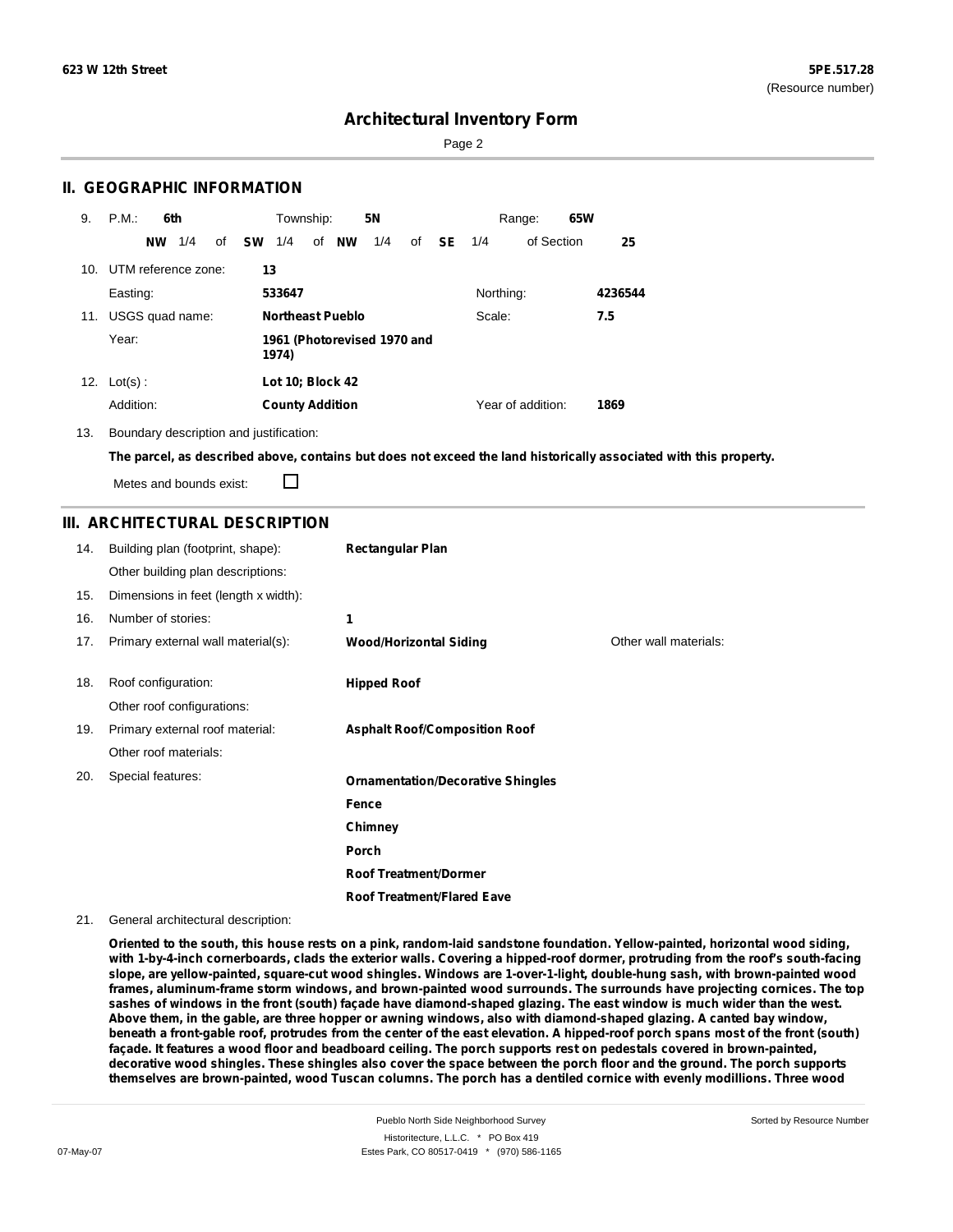Sorted by Resource Number

## **Architectural Inventory Form**

Page 3

steps, with flanking, wrought-iron railings, approach the porch at its center. The principal doorway opens just west of center in the otherwise symmetrical façade. It hosts a 5-panel, 1-light, glass-in-wood-frame door, with projecting top and locking rails. Carved swags appear beneath the locking rail and above the top rail. Another floral motif is carved into the center panel. Above the door is a single-light transom. The door opens behind an aluminum-frame storm door. Another doorway opens within a shed-roofed addition to the eastern two-thirds of the rear (north) elevation. It hosts a 4-panel, 1-light, glass-in-wood frame door, opening behind an aluminum-frame storm door. Approaching the door is a 2-step concrete stoop. Brown-gray interlocking asphalt shingles cover the centrally hipped roof. The eaves are flared and boxed with yellow-painted, beadboard soffit and brown-painted fascia. Beneath the broadly overhanging eaves are evenly spaced modillions. A tall, tan-brick, corbelled chimney **emerges near the apex of the roof.**

22. Architectural style:

22. **Late 19th And 20th Century Revivals/Classic Cottage**

Other architectural styles:

Building type:

23. Landscape or special setting features:

This property is located on terrain sloping downward from north to south, with an elevation of around 4,700 feet above mean sea level. The neighborhood features modest, one- and two-story houses. This property is located on the north side of West 12th Street, an east-west-oriented thoroughfare. It is situated between 619 West 12th Street, to the east, and 631 West 12th Street, to the west. A grass strip separates the sidewalk from the street. Surrounding the house is a planted-grass yard, with **mature landscaping. A chain-link fence encircles the backyard.**

- 24. Associated buildings, features or objects:
	- 1 : Type: **Garage**

#### **IV. ARCHITECTURAL HISTORY**

| 25. | Date of Construction:  | Estimate:                                                                                                                                               | 1890                             | Actual:                                                                                       |
|-----|------------------------|---------------------------------------------------------------------------------------------------------------------------------------------------------|----------------------------------|-----------------------------------------------------------------------------------------------|
|     | Source of Information: | Sanborn Fire Insurance Maps (for Pueblo, Colorado). New York: Sanborn Map and<br>Publishing Co., 1883, 1886, 1889, 1893, 1904-05, 1904-51, and 1904-52. |                                  |                                                                                               |
|     |                        |                                                                                                                                                         | Co. consulted 1886 through 2003. | Pueblo City Directory. Pueblo, Co.; Salt Lake City; Kansas City, Mo.; and others: R.L. Polk & |
| 26. | Architect:             | <b>Unknown</b>                                                                                                                                          |                                  |                                                                                               |
|     | Source of information: |                                                                                                                                                         |                                  |                                                                                               |
| 27. | Builder:               | A.L. Leach                                                                                                                                              |                                  |                                                                                               |
|     | Source of information: |                                                                                                                                                         | Co. consulted 1886 through 2003. | Pueblo City Directory. Pueblo, Co.; Salt Lake City; Kansas City, Mo.; and others: R.L. Polk & |
| 28. | Original Owner:        | A.L. Leach                                                                                                                                              |                                  |                                                                                               |
|     | Source of information: |                                                                                                                                                         | Co. consulted 1886 through 2003. | Pueblo City Directory. Pueblo, Co.; Salt Lake City; Kansas City, Mo.; and others: R.L. Polk & |

29. Construction history:

According to Pueblo County tax records, this building was constructed in 1900. However, city directories and Sanborn insurance maps suggest that this building existed around 1890. An analysis of the form, style, and materials corroborates a circa 1890 date of construction. The rear elevation hosts an addition or enclosed porch constructed well before the 1950s. Photographs from a 1981 survey reveal that the façade of this building has not been significantly altered since its construction. **However, the original porch balustrade and trellis have been removed.**

Describe: **A garage is located immediately northeast of the house. A concrete, 2-track driveway, running along the east side of the house, connects the garage to West 12th Street. Oriented to the south, the building rests on a concrete slab. Yellow-painted wood weatherboard, with 1-by-4 inch cornerboards, clads the exterior walls. Dominating the front (south) elevation are paired beadboard doors, opening in metal strap hinges, with 4-light each. Windows opening in the north end of the west elevation lack glazing. Gray, interlocking asphalt shingles cover the hipped roof.**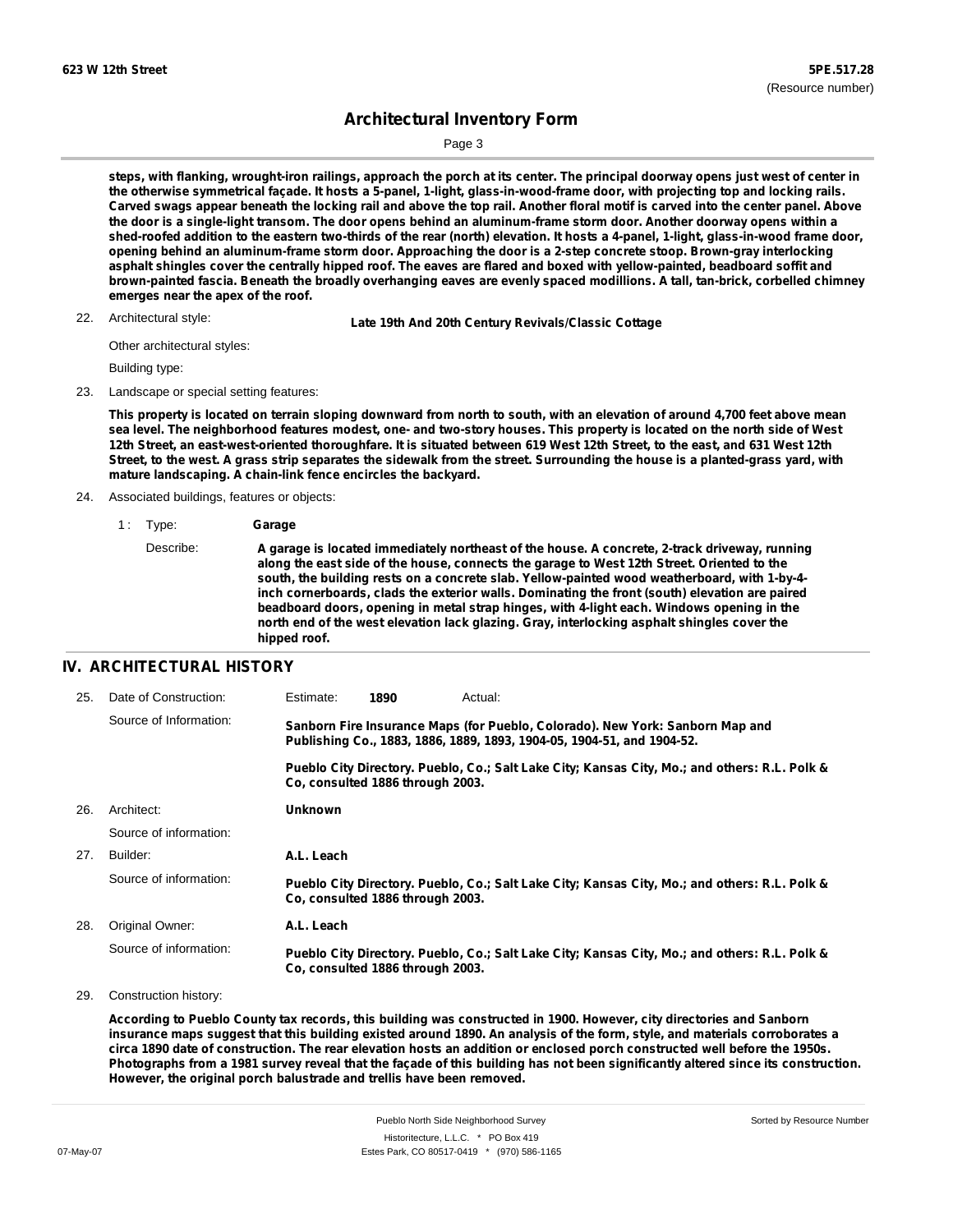|                               | Page 4           |  |  |  |
|-------------------------------|------------------|--|--|--|
| 30. Location: <b>original</b> | Date of move(s): |  |  |  |
| V. HISTORICAL ASSOCIATIONS    |                  |  |  |  |

|     | 31. Original use(s): | <b>Single Dwelling</b> |
|-----|----------------------|------------------------|
| 32. | Intermediate use(s): | <b>Single Dwelling</b> |
|     | 33. Current use(s):  | <b>Single Dwelling</b> |
|     | 34. Site type(s):    | <b>Residence</b>       |

# 35. Historical background:

This house dates to at least 1890, when the resident was building contractor A.L. Leach. By 1900, the owner and resident was Nels Lawson, a carpenter for one of the local railroads. He was born in Sweden in March 1859. He came to the United States around 1889 and, in 1894, married his wife, Ida N., who was born in Sweden in 1868. They resided at this address with a **daughter, Ellen.**

By 1909, the resident was Peter Collins, a blacksmith for Colorado Fuel & Iron. J.H. Brown lived here in 1914.

William Franklin Miller was the owner of this house by 1919, where he resided for more than 3 decades. He lived here with his wife, Donie Miller. They had a daughter, Mrs. Harley Chandler. The family attended First Baptist Church. William Miller was an employee of the Atchison, Topeka & Santa Fe Railway for 49 years, retiring as a conductor. William Miller lived here until his **death in April 1951.**

Following William Miller's death, Walter L. Ketchum purchased the home and resided here for more than 40 years. He was a salesman for Standard Paint & Glass and was an administrator of aptitude tests for the State of Colorado. With his wife, Elizabeth "Betty" Miller, Walter had two children: Kathy McIntosh and Jerry Ketchum. They attended Lake Avenue Baptist Church. Walter died on December 28, 1995. A decade later, Betty sold the property to Rachel G. Baca, the current owner.

Sources of information: 36.

> **Munch, J. Colorado Cultural Resource Survey, Architectural/Historical Component Form (no. 618), August 1981.**

**Pueblo County Office of Tax Assessor. Property information card [internet].**

**Pueblo City Directory. Pueblo, Co.; Salt Lake City; Kansas City, Mo.; and others: R.L. Polk & Co, consulted 1886 through 2003.**

**"Miller (William Franklin)" [obituary]. Pueblo Chieftain, 18 April 1951, p. 8.**

**"Walter L. Ketchum" [obituary]. Pueblo Chieftain, 31 December 1995, p. 2B.**

**U.S. Census of 1900. Precinct 1, Pueblo, Pueblo County, Colorado. Series T623, roll 129, p. 10,**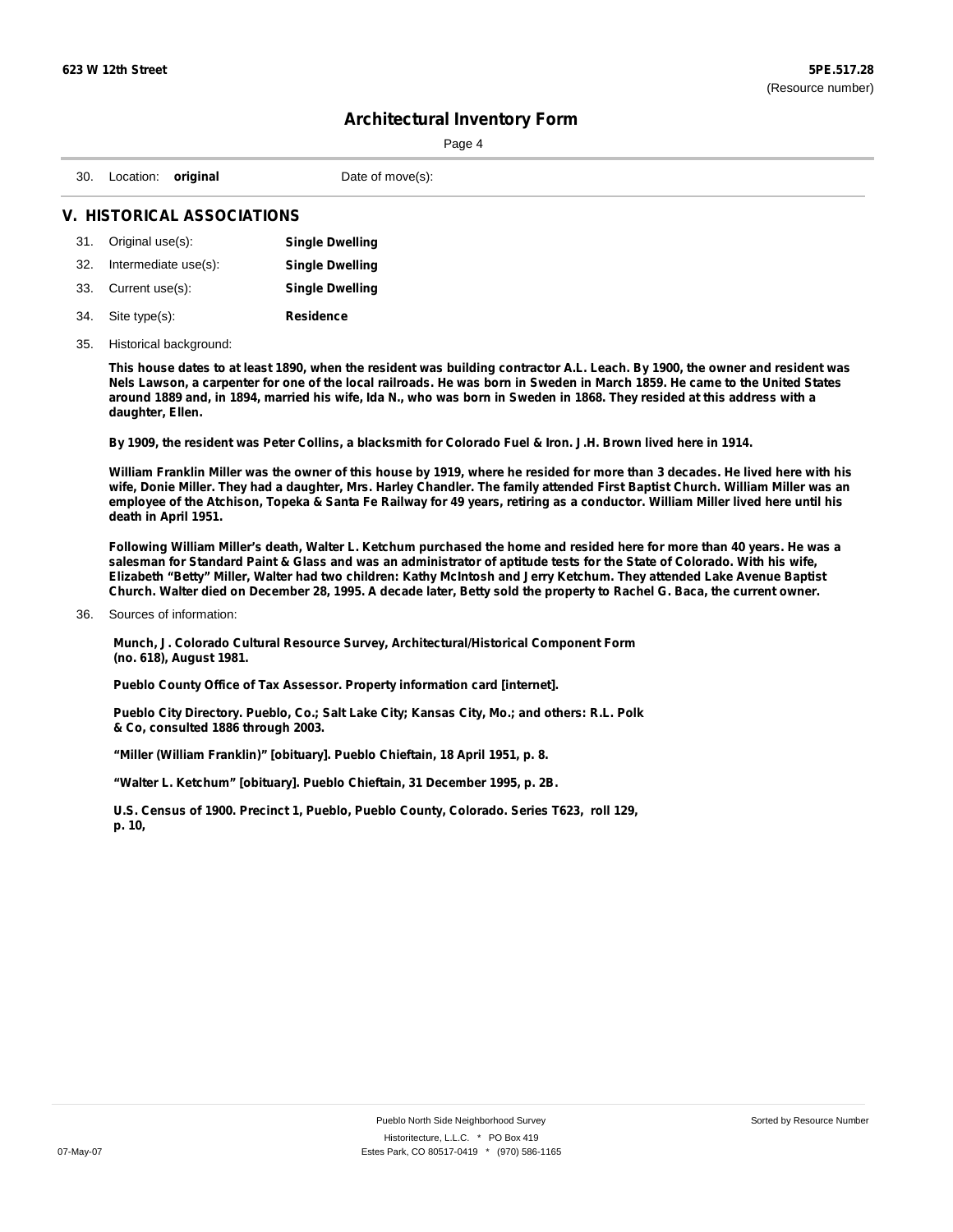Sorted by Resource Number

# **Architectural Inventory Form**

Page 5

|     | <b>VI. SIGNIFICANCE</b>                                                                                                                                                                                                                                                                                                                                                                                                                                                                                                                                                                                                                                                                                                                            |
|-----|----------------------------------------------------------------------------------------------------------------------------------------------------------------------------------------------------------------------------------------------------------------------------------------------------------------------------------------------------------------------------------------------------------------------------------------------------------------------------------------------------------------------------------------------------------------------------------------------------------------------------------------------------------------------------------------------------------------------------------------------------|
| 37. | Local landmark designation:<br>Yes $\Box$<br>No.                                                                                                                                                                                                                                                                                                                                                                                                                                                                                                                                                                                                                                                                                                   |
|     | Designation authority:                                                                                                                                                                                                                                                                                                                                                                                                                                                                                                                                                                                                                                                                                                                             |
|     | Date of designation:                                                                                                                                                                                                                                                                                                                                                                                                                                                                                                                                                                                                                                                                                                                               |
| 38. | Applicable National Register criteria:                                                                                                                                                                                                                                                                                                                                                                                                                                                                                                                                                                                                                                                                                                             |
|     | A. Associated with events that have made a significant contribution to the broad pattern of our history.<br>B. Associated with the lives of persons significant in our past.<br>C. Embodies the distinctive characteristics of a type, period, or method of construction, or represents the work<br>◙<br>of a master, or that possess high artistic values, or represents a significant and distinguished entity whose<br>components may lack individual distinction.<br>D. Has yielded, or may be likely to yield, information important in history or prehistory.<br>Qualifies under Criteria Considerations A through G (see manual).<br>Does not meet any of the above National Register criteria.<br><b>Pueblo Standards for Designation:</b> |
|     |                                                                                                                                                                                                                                                                                                                                                                                                                                                                                                                                                                                                                                                                                                                                                    |
|     | <u>1a. History</u><br>Have direct association with the historical development of the city, state, or nation; or<br>$\overline{\phantom{a}}$ .                                                                                                                                                                                                                                                                                                                                                                                                                                                                                                                                                                                                      |
|     | <u>1b. History</u><br>Be the site of a significant historic event; or<br>$\Box$                                                                                                                                                                                                                                                                                                                                                                                                                                                                                                                                                                                                                                                                    |
|     | 1c. History<br>Have direct and substantial association with a person or group of persons who had influence on society.<br>$\sim$                                                                                                                                                                                                                                                                                                                                                                                                                                                                                                                                                                                                                   |
|     | 2a. Architecture<br>Embody distinguishing characteristics of an architectural style or type; or<br>$\overline{\phantom{a}}$                                                                                                                                                                                                                                                                                                                                                                                                                                                                                                                                                                                                                        |
|     | 2b. Architecture                                                                                                                                                                                                                                                                                                                                                                                                                                                                                                                                                                                                                                                                                                                                   |
|     | Be a significant example of the work of a recognized architect or master builder, or<br>$\overline{\phantom{a}}$                                                                                                                                                                                                                                                                                                                                                                                                                                                                                                                                                                                                                                   |
|     | 2c. Architecture                                                                                                                                                                                                                                                                                                                                                                                                                                                                                                                                                                                                                                                                                                                                   |
|     | Contain elements of architectural design, engineering, materials, craftsmanship, or artistic merit which represent a<br>$\mathcal{L}_{\mathcal{A}}$<br>significant or influential innovation;                                                                                                                                                                                                                                                                                                                                                                                                                                                                                                                                                      |
|     | 2d. Architecture                                                                                                                                                                                                                                                                                                                                                                                                                                                                                                                                                                                                                                                                                                                                   |
|     | Portray the environment of a group of people or physical development of an area of the city in an era of history<br>$\mathcal{L}_{\mathcal{A}}$<br>characterized by a distinctive architectural style.                                                                                                                                                                                                                                                                                                                                                                                                                                                                                                                                             |
|     | 3a. Geography                                                                                                                                                                                                                                                                                                                                                                                                                                                                                                                                                                                                                                                                                                                                      |
|     | Have a prominent location or be an established, familiar, and orienting visual feature of the contemporary city, or<br>П                                                                                                                                                                                                                                                                                                                                                                                                                                                                                                                                                                                                                           |
|     | 3b. Geography<br>Promote understanding and appreciation of Pueblo's environment by means of distinctive physical characteristics                                                                                                                                                                                                                                                                                                                                                                                                                                                                                                                                                                                                                   |
|     | or rarity; or                                                                                                                                                                                                                                                                                                                                                                                                                                                                                                                                                                                                                                                                                                                                      |
|     | 3c. Geography<br>Make a special contribution to Pueblo's distinctive character.<br>О                                                                                                                                                                                                                                                                                                                                                                                                                                                                                                                                                                                                                                                               |
|     | Not Applicable                                                                                                                                                                                                                                                                                                                                                                                                                                                                                                                                                                                                                                                                                                                                     |
|     | Does not meet any of the above Pueblo landmark criteria.<br>$\overline{\phantom{a}}$                                                                                                                                                                                                                                                                                                                                                                                                                                                                                                                                                                                                                                                               |
| 39. | Area(s) of Significance:<br><b>Architecture</b>                                                                                                                                                                                                                                                                                                                                                                                                                                                                                                                                                                                                                                                                                                    |
| 40. | Period of Significance:<br>ca. 1890                                                                                                                                                                                                                                                                                                                                                                                                                                                                                                                                                                                                                                                                                                                |
| 41. | National:<br>Level of significance:<br>State<br>Local<br>$\mathcal{L}_{\mathcal{A}}$                                                                                                                                                                                                                                                                                                                                                                                                                                                                                                                                                                                                                                                               |

Pueblo North Side Neighborhood Survey Historitecture, L.L.C. \* PO Box 419 07-May-07 Estes Park, CO 80517-0419 \* (970) 586-1165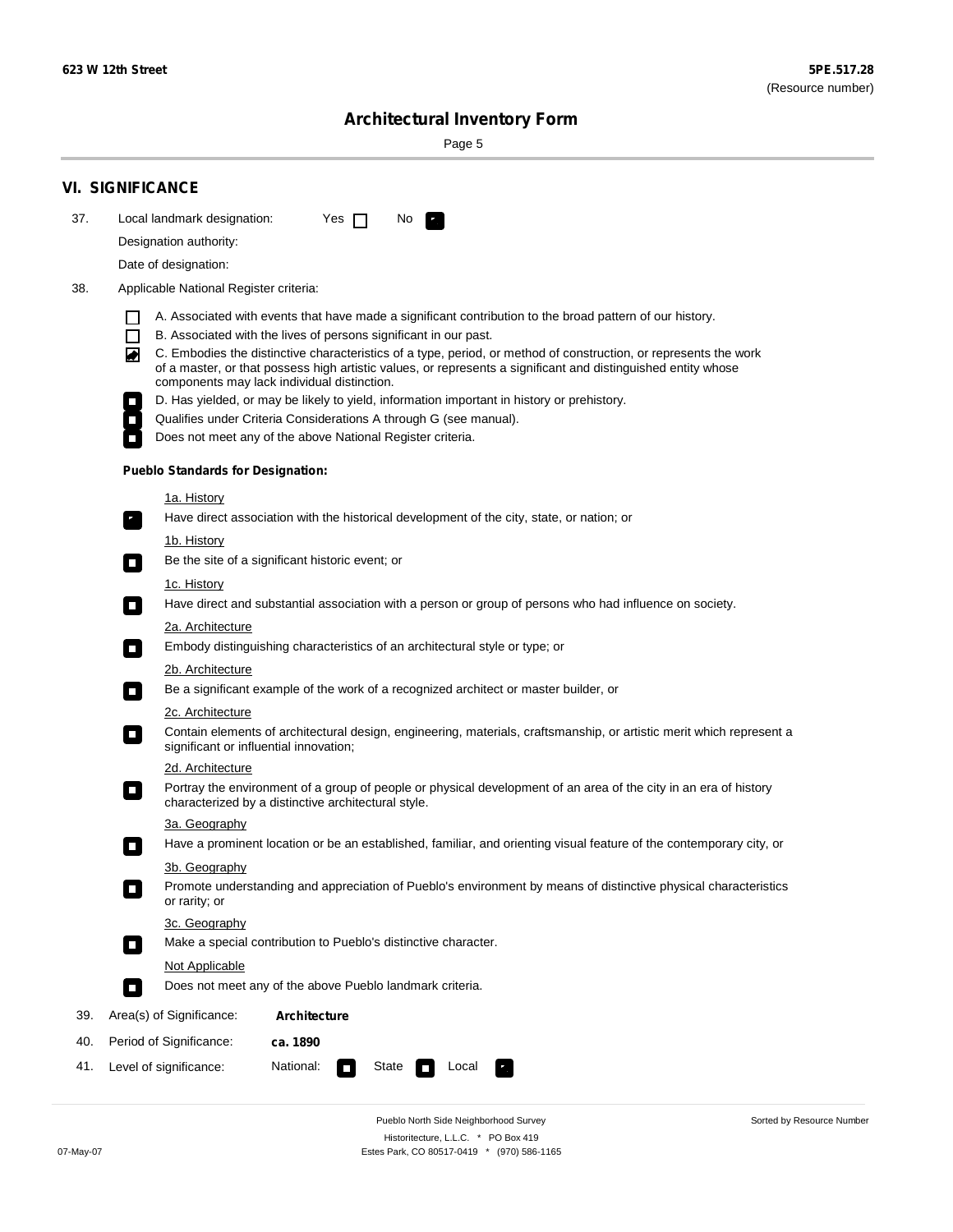Page 6

#### 42. Statement of significance:

This property is historically significant under Pueblo Local Landmark criterion 1A for its association with the development of **Pueblo's North Side Neighborhood, when more architecturally sophisticated buildings like this one joined the smaller,** plainer dwellings originally constructed here. As well, the house is architecturally significant under National Register criterion C as an intact example of the Classic Cottage. However, the levels of architectural and historical significance, combined with physical integrity, are not to the extent that this property would qualify for individual listing in the National Register of Historic Places, the Colorado State Register of Historic Properties, or a City of Pueblo Landmark. Nonetheless, **this house is most likely a contributing resource within any potential historic district.**

Constructed around 1890, this building exhibits a moderately high level of physical integrity relative to the seven aspects of integrity as defined by the National Park Service and the Colorado Historical Society: location, setting, design, materials, workmanship, feeling, and association. The only addition is small, isolated to the rear elevation, and constructed within the period of significance. As well, almost all character-defining features remain intact. The building retains sufficient integrity to **convey its significance.**

#### **VII. NATIONAL REGISTER ELIGIBILITY ASSESSMENT**

44. National Register eligibility field assessment: Local landmark eligibility field assessment:

45. Is there National Register district potential? Yes **Individually eligible Not eligible** Not eligible **Need data** 

**Pueblo's North Side Neighborhood represents the evolution of the city's professional middle and upper classes. Its diversity of architectural styles and forms directly represents the city's changing economic and cultural climates. As well, the neighborhood is distinctive because it appears to have evolved independently of the area's dominant industry, steel manufacturing.** Discuss:

 $\blacksquare$ 

No<sub>D</sub>

Yes Yes No

**Individually eligible Not eligible** Not eligible **Need data** 

 $No$   $N/A$ 

 $N/A$   $\Box$ 

If there is National Register district potential, is this building contributing:



#### **VIII. RECORDING INFORMATION**

| 47. | Photograph numbers): | <b>CD-ROM Photo Disc: North Side Photos</b><br>File Name(s): 12thstw623                                                       |
|-----|----------------------|-------------------------------------------------------------------------------------------------------------------------------|
|     | Negatives filed at:  | <b>Special Collections</b><br><b>Robert Hoag Rawlings Public Library</b><br>100 East Abriendo Avenue<br>Pueblo, CO 81004-4290 |
| 48. | Report title:        | <b>Pueblo North Side Neighborhood Survey</b>                                                                                  |
| 49. | Date(s):             | 06/15/2005                                                                                                                    |
| 50. | Recorder(s):         | <b>Adam Thomas</b>                                                                                                            |
| 51. | Organization:        | Historitecture, L.L.C.                                                                                                        |
| 52. | Address:             | <b>PO Box 419</b>                                                                                                             |
|     |                      | Estes Park, CO 80517-0419                                                                                                     |
| 53. | Phone number(s):     | (970) 586-1165                                                                                                                |

<sup>43.</sup> Assessment of historic physical integrity related to significance: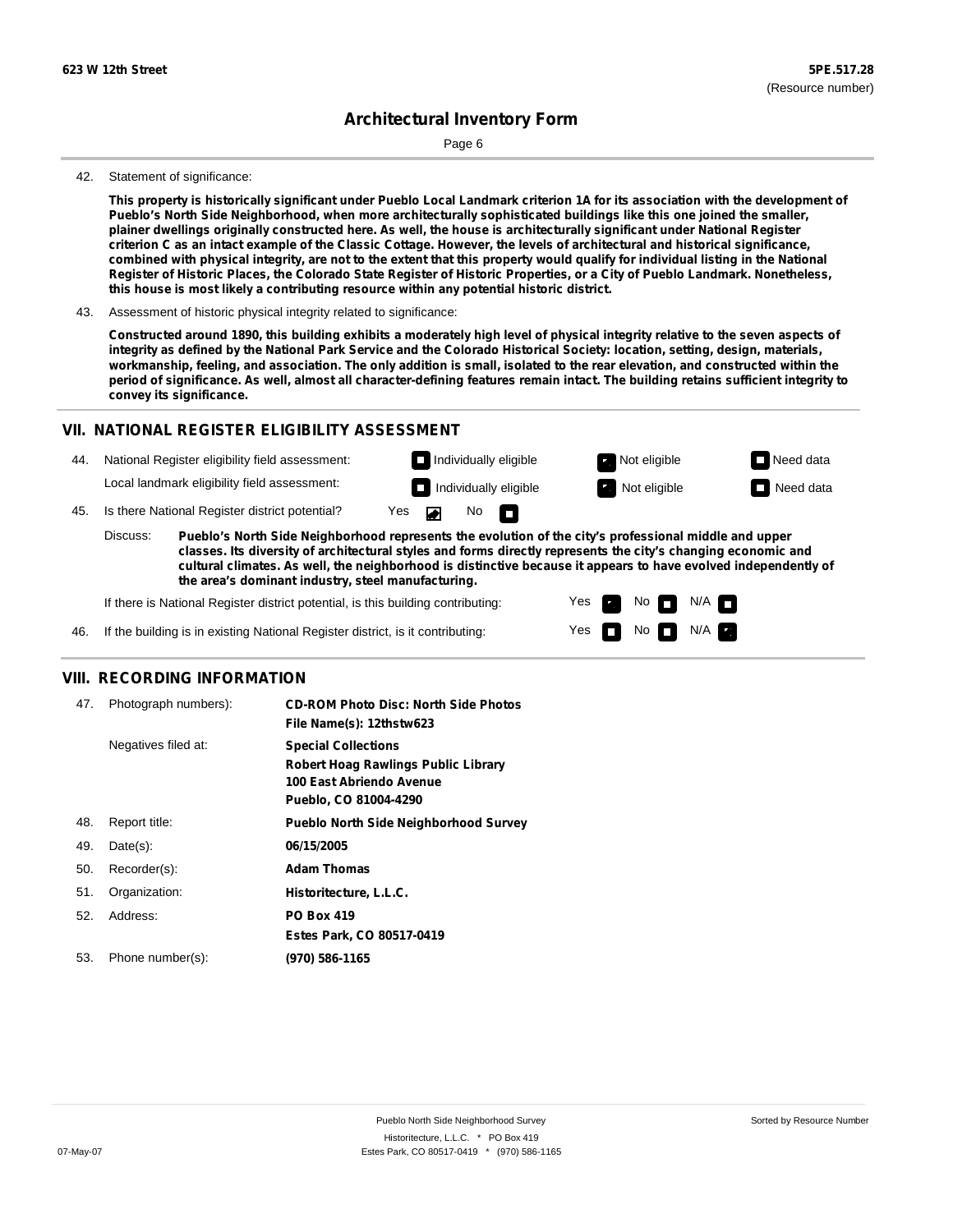Page 7